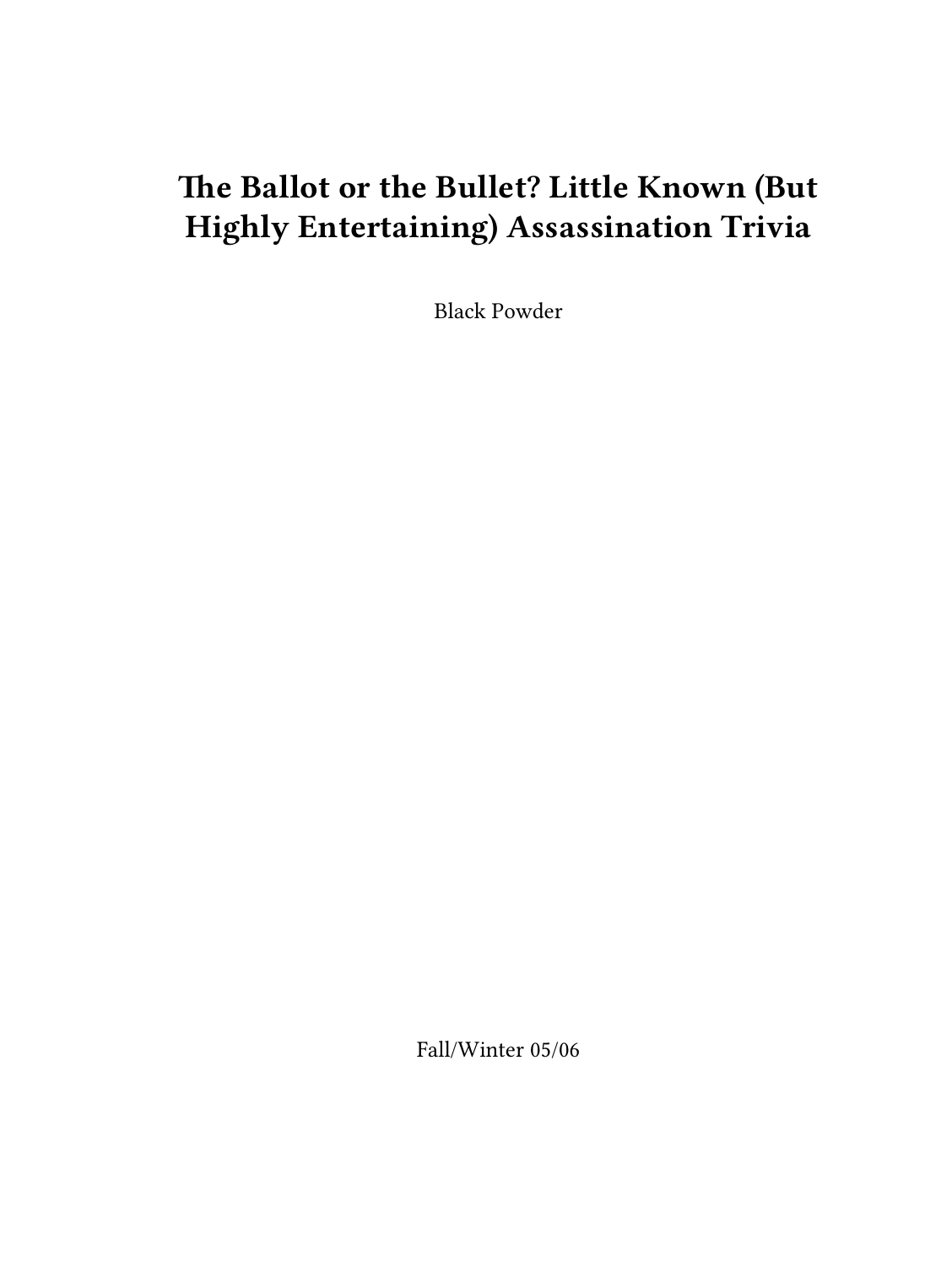## **Contents**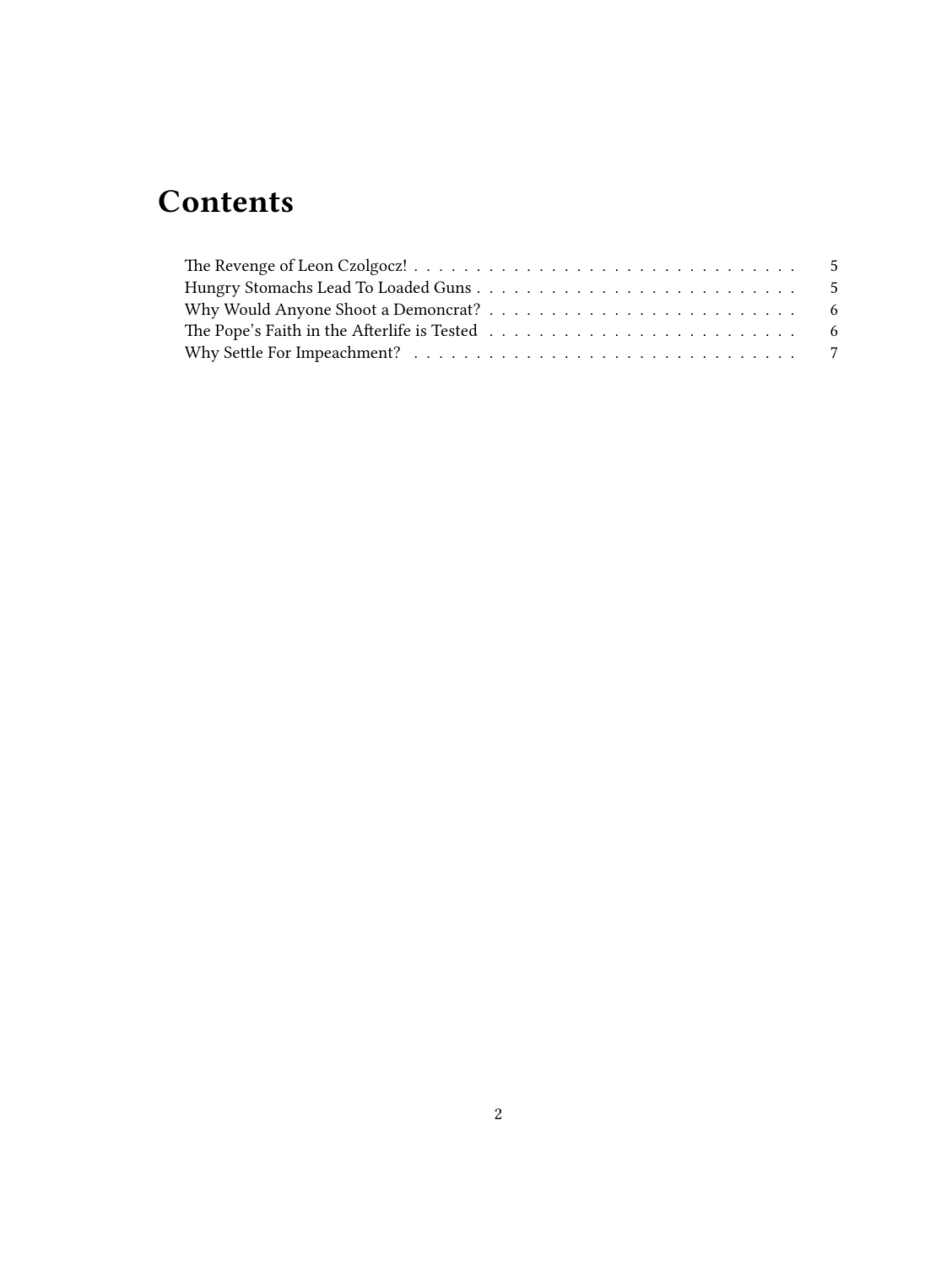Violence among humans seems to be worst when it is institutionalized (as in a standing army). Then it becomes the basis of the society's economy. It becomes selfperpetuating and self-justifying. In addition to the death and destruction it causes, it re-enforces a masculinist character among the people. This is not the violence I am talking about, but rather the hit-and-run spontaneous violence of autonomous anarchist collectives. Not against the general populace, but against those in control. Anarchist violence still kills, but is quite a different thing from the massive, scientifically planned objective violence of institutions like the Pentagon. It is more like the violence of a cornered animal defending itself. Still, those who kill defile themselves, and they must be prepared to accept the consequences of that defilement. But at this stage in the crisis of international industrialism, I see no effective alternative to revolutionary violence. And revolutionary violence *is* effective — that's why the U.S. government is so uptight about it.

I'm not saying that revolutionary violence is the only form of resistance or even the most important form at all times. But it does play a part, depending on the circumstances. Revolution is an act of both creation and destruction.

For those who detest the very thought of violence, let them consider for a moment the powder keg the U.S. ruling class is already sitting on. The U.S. today is a country whose economy is based on ghastly exploitation of peoples throughout the world. Not only do U.S. corporations exploit these peoples' labor, but they take the better part of their natural resources, churn them into commodities, and sell them in the U.S. and other countries, where they are quickly converted to garbage. As a result of this imperialism, mass starvation now stalks the Third World. Within the borders of the U.S. itself, the ruling class and the privileged professional classes live as zombies, utterly alienated from their sexuality, from nature, and from themselves. The great American middle class lives in a plastic bubble, surrounded by suburbs and television, totally oblivious to the dragon whose tail it is treading on. At the bottom, the lower classes burn with resentment. With each passing year, the skies grow darker with pollution, and the earth is ever more gorged with refuse. The privileged classes grow old, filled with fat and cancer.

These outrages cannot last forever! Sooner or later, something is going to give, and when it does, the debate over violence will be academic indeed.

— Arthur Evans,

Witchcraft and the Gay Counterculture

Probably the first clandestine organization to consciously put into practice the strategy of "propaganda by deed" was the Narodnaya Volya, or People's Will, a small group of Russian nihilists that was founded in 1878 to challenge Tsarist rule. For the Narodnaya Volya, the apathy and alienation of the Russian masses afforded few alternatives other than the resort to daring and dramatic acts of violence designed to attract attention to the group and its objective. However, unlike the many establishment historians who have equated the principle of 'propaganda by deed' with the wanton targeting of civilians in order to assure political publicity through the shock and horror produced by wholesale bloodshed, the Narodnaya Volya displayed a nearly idealistic attitude towards their utilization of revolutionary violence. To them, 'propaganda by deed'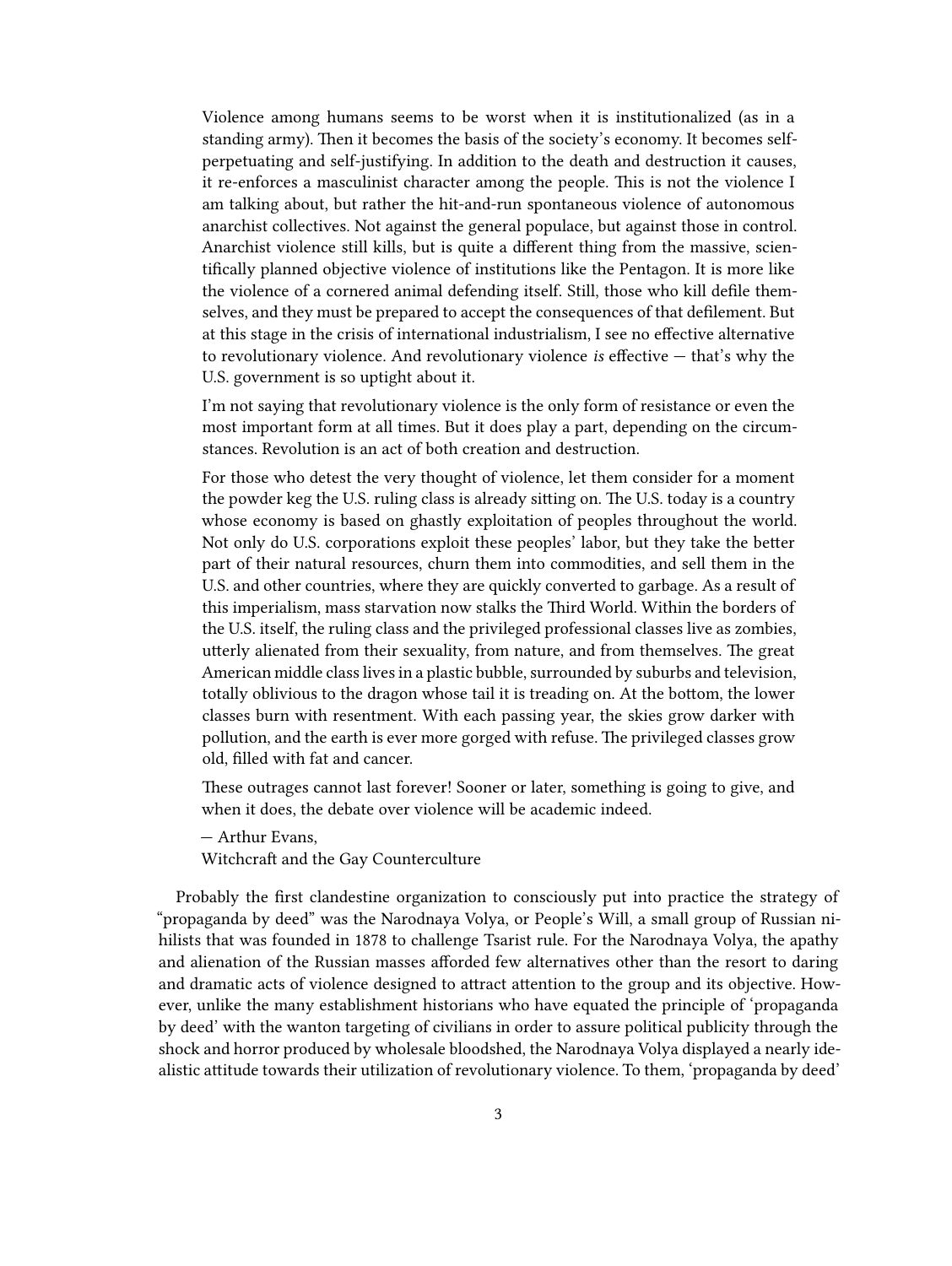meant the selective targeting of specific individuals whom the group considered the embodiment of the autocratic, oppressive State. Hence their 'victims' — the Tsar, leading members of the royal family, senior government officials — were deliberately chosen for their 'symbolic' value as the dynastic heads and subservient agents of a corrupt and tyrannical regime. An intrinsic element in the group's collective beliefs was that 'not one drop of superfluous blood' should be shed in pursuit of aims, however meritorious or visionary they might be.

Even after having selected their targets with great care and the utmost deliberation, group members still harbored profound regrets about taking the life of a fellow human being. Their unswerving adherence to this principle is perhaps best illustrated by the failed attempt on the life of the Grand Duke Serge Alexandrovich made by a successor organization to the Narodnaya Volya in 1905. As the royal carriage came into view, the insurgent tasked with the assassination saw that the duke was unexpectedly accompanied by his children and therefore aborted his mission rather than risk harming the intended target's family (the Duke was killed in a later attack). Ironically, the Narodnaya Volya's most sensational accomplishment also led directly to its demise.

On 1 March 1881 the group assassinated Tsar Alexander II. The failure of eight previous plots had led the conspirators to take extraordinary measures to ensure the success of this attempt. Four volunteers were given four bombs each and deployed along the alternative routes followed by the Tsar's cortege. As two of the bomber-assassins stood in wait on the same street, the sleighs carrying the Tsar and his Cossack escort approached the first nihilist mutineer, who hurled his bomb at the passing sleigh, missing it by inches. The whole entourage came to a halt as soldiers seized the ill-fated executioner and the Tsar descended from his sleigh to check on a bystander wounded by the explosion. 'Thank God, I am safe,' the Tsar reportedly declared  $-$  just as the second bomber emerged from the crowd and detonated his weapon, killing both himself and the noxious autocrat. The full weight of the Tsarist State now fell on the heads of the Narodnaya Volya. Acting on information provided by the arrested member, the secret police swept down on the group's safe houses and hideouts, rounding up most of the plotters, who were quickly tried, convicted and hanged.

Further information from this group led to subsequent arrests, so that within a year of the assassination only one member of the original executive committee was still at large. She too was finally apprehended in 1883, at which point the first generation of Narodnaya Volya armed fighters ceased to exist, although various successor confederations subsequently emerged to carry on the struggle. At the time, the consequences of the Tsar's assassination could not have been known or appreciated by either the condemned or their comrades languishing in prison or exiled to Siberia. But in addition to precipitating the beginning of the end of Tsarist rule, the group also deeply influenced individual revolutionaries and subversive coalition's elsewhere.

To the nascent anarchist movement, the 'propaganda by deed' strategy championed by the Narodnaya Volya provided a model to be emulated. Within four months of the Tsar's murder, a group of radicals in London convened an 'anarchist conference' which publicly applauded the assassination and extolled tyrannicide as a means to achieve revolutionary change. The concept took hold and anarchists were responsible for an impressive string of individual assassinations of heads of state from about 1878 until the second decade of the twentieth century; After Tsar Alexander came a failed assassination attempt on Kaiser Wilhelm I by anarchist Karl Eduard Nobiling in 1878, followed by the assassinations of French president Carnot in 1894, Spanish prime minister Canovas in 1897, Premier Antonio Canovas del Castillo of Spain (1897), Empress Eliza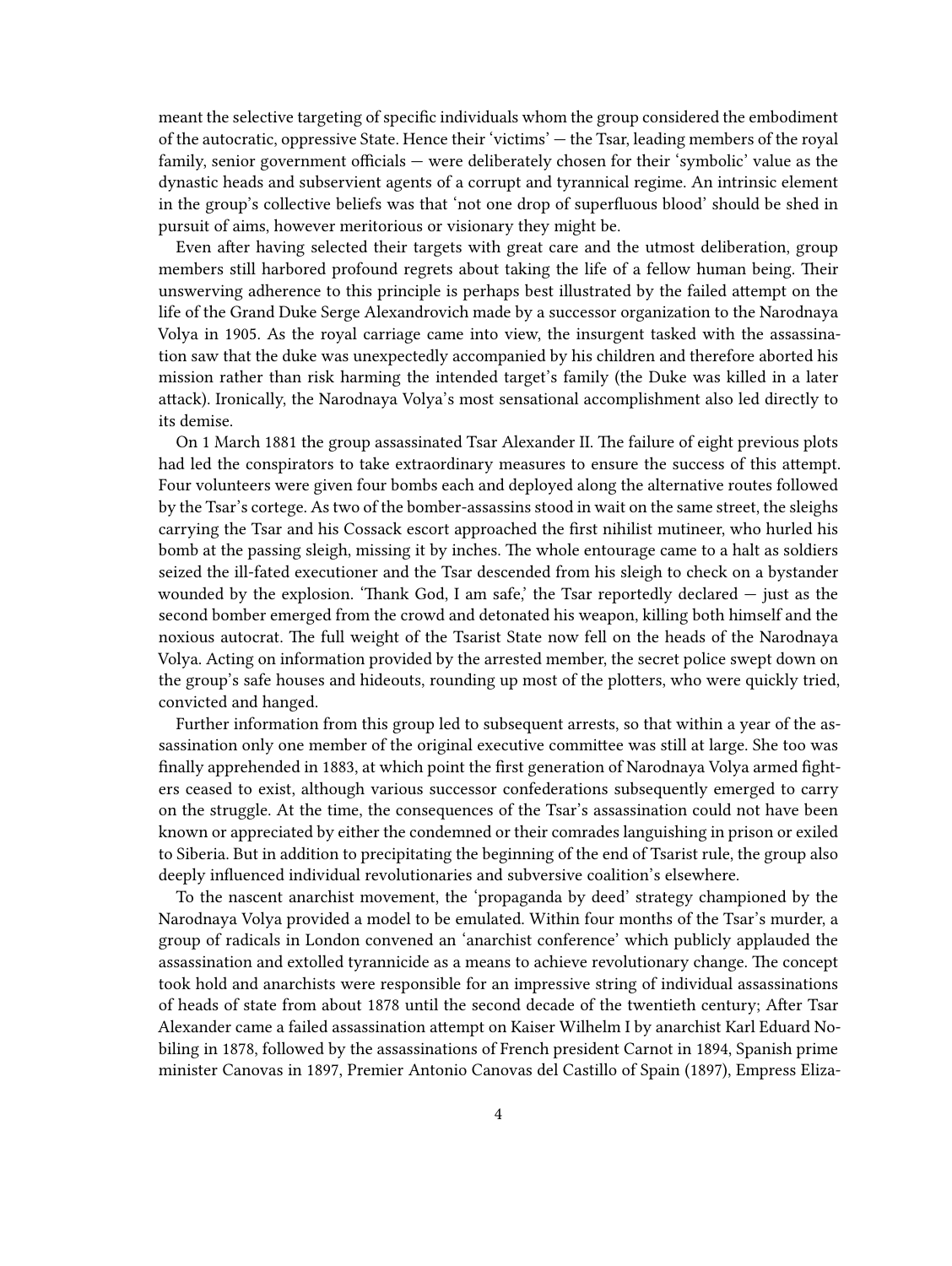beth of Austria in 1898, King Umberto 1 of Italy in 1900 (planned in Paterson, NJ), U.S. President McKinley (1901), Russian interior minister Von Plehve in 1904, Grand Duke Sergei of Russia in 1905, King Carlos of Portugal and son Luiz in 1908, Russian prime minister Stolypin in 1911, Premier Jose Canalejas of Spain (1912) and King George of Greece in 1913. Being a ruler was obviously a riskier business a hundred years ago!

While candle-holding liberals and "anarcho-gradualists" pursued a strategy of half-hearted "protest," capitulation and guaranteed defeat, the practitioners of Propaganda by Deed understood that their relationship with the established order was one of TOTAL WAR, and that they were involved in a life and death struggle for the independence of their minds and bodies. As members of the exploited and dispossessed, they were compelled to turn towards revolution because they grasped that the pounding pressures of the predatory System left no time for placid reflection, and through their exercise of retaliatory homicide, they contributed to exposing the process of pacification which holds the whole authoritarian order together.

Disparate and haphazard though the anarchists' assaults were, the movement's emphasis on individual action or operations carried out by small cells of like-minded radicals made detection and prevention by the police particularly difficult, thus further heightening the State's fear of this ungovernable force. In 1901, following the assassination of US President William McKinley (by a young Hungarian refugee, Leon Czolgocz, who — while disavowed by more "conservative" and reformist anarchists — was nonetheless influenced by the philosophy), a troubled and apprehensive Congress swiftly enacted legislation barring known anarchists or anyone 'who disbelieves in or is opposed to all organized government' from entering the United States. We've anthologized this inventory of obscure and uncelebrated assassination folklore in honor of the defiant, insubordinate wimmin and men who made the decision to stop whining and start winning, and who exhibited the willingness and capability oi Hitting Back!

## <span id="page-4-0"></span>**The Revenge of Leon Czolgocz!**

In October of 1912 Theodore (Teddy) Roosevelt was on his way to address a campaign rally in Milwaukee, Wisconsin when he was shot with a .38 revolver by German immigrant John Schrank. Schrank claimed that the ghost of William McKinley came to him in a dream and told him to avenge his assassination by killing his successor, Roosevelt! The bullet smashed through Roosevelt's eyeglasses case and his two-page speech, fractured his fourth rib and lodged in his chest. Roosevelt, famed for his "dramatic flair," insisted on delivering his speech as planned, and only afterwards went to a hospital for treatment. He unfortunately recovered quickly, but did lose the election. Schrank was sent to an insane asylum.

## <span id="page-4-1"></span>**Hungry Stomachs Lead To Loaded Guns**

Teddy's cousin and fellow president Franklin D. Roosevelt was almost killed before he could even take office! On February 15, 1933, anarchist Guiseppe Zangara attempted to assassinate FDR while the then President-elect was giving a speech in Miami, Florida. As he shot, he shouted, "Too many people are starving to death!" Zangara — an unemployed brick-layer — later said, "I don't hate Mr. Roosevelt personally... I hate all officials and everybody who is rich."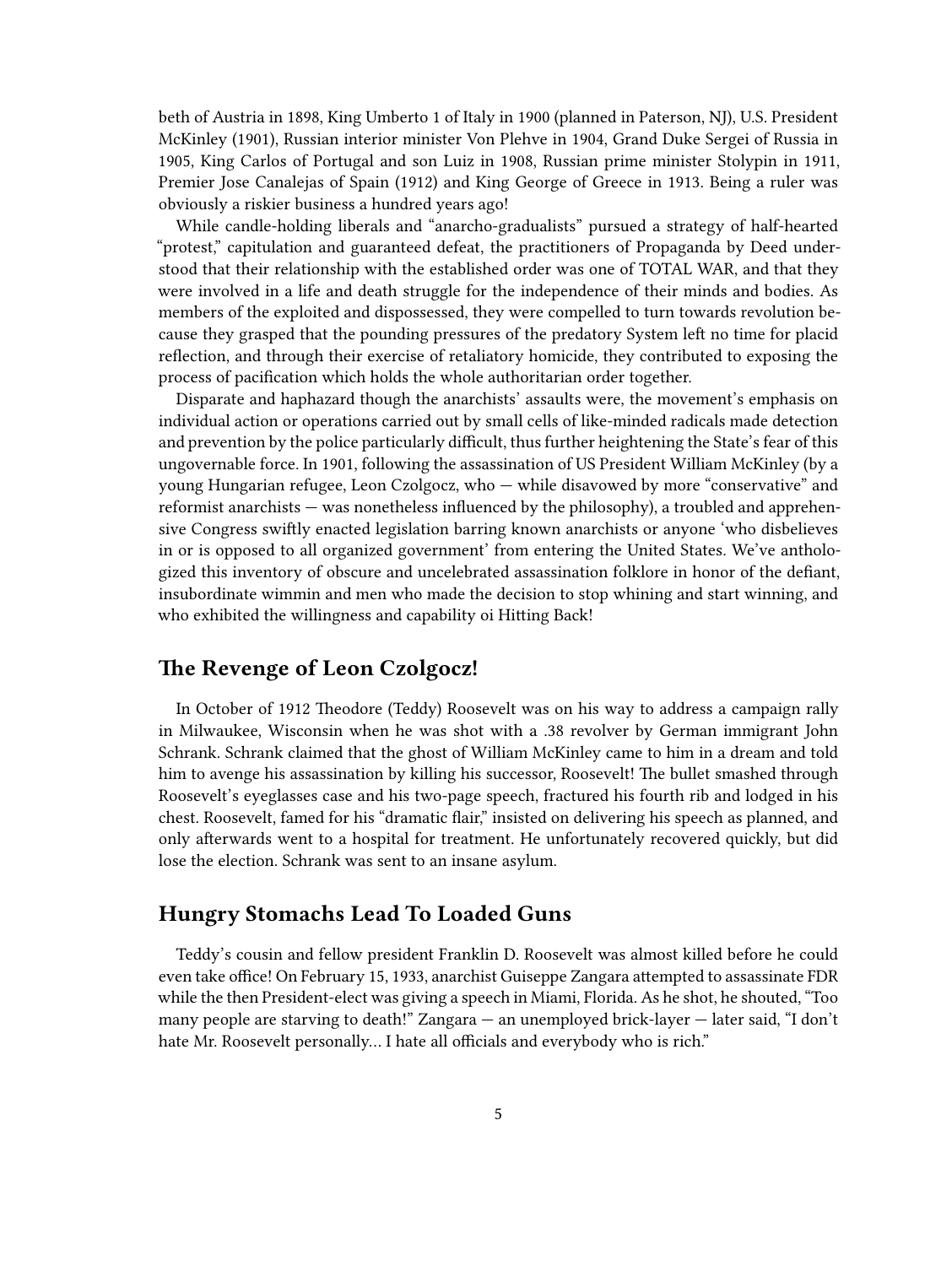Zangara, a Sicilian anarchist, had lived in New Jersey since 1924, and had only been in Miami for a couple of months. According to the papers, "he was in Miami because it was warm and he was out of work, and he had lost \$200 on the dog races." It is said that he wanted to kill kings and presidents of wealthy governments since he was 17. By chance, Zangara heard that FDR would be in Miami to give a speech. Three days before the shooting, Zangara purchased a 38-caliber pistol at a Miami Avenue pawnshop. As Roosevelt finished a short speech at Bay side Park, Zangara fired five rounds from 25 feet. Roosevelt was completely untouched by the gunfire due to Zangara losing his footing atop an uneven chair, and a bystander striking his arm. One bullet struck and fatally wounded Chicago's Mayor Anton Cermak, who was shaking hands with Roosevelt at the time. Four others were wounded, including Mrs. Joseph Gill, wife of the President of Florida Power and Light.

An example of swift retribution by the State, Zangara pled guilty five days later and was sentenced to 80 years in Raiford Prison. At his sentencing he said of the President-elect, "I decide to kill him and make him suffer. I want to make it 50–50. Since my stomach hurt I want to make even with capitalists by kill the President. My stomach hurt long time."

Anton Cermak subsequently died from his wounds two weeks later, and Zangara was immediately tried for his murder. In perhaps one of the shortest periods of time between crime and execution (32 days), Zangara was sentenced to the electric chair and executed on March 20 at Raiford. Unrepentant, Zangara was cursing and railing against capitalists as he was put to death. Giuseppe Zangara's last words were spoken to the judge present at his execution: "You give me electric chair. I no afraid of that chair! You one of capitalists. You is crook man too. Put me in electric chair. I no care!"

A spectacularized journalistic account of Zangara is detailed in a book by Blaise Picchi entitled "The Five Weeks of Giuseppe Zangara: The Man Who Would Assassinate FDR."

There was also a film that came out that same year (1933) called *The Man Who Dared*, which is an "imaginative biography" of Anton Cermak, the Chicago Mayor who was killed in the line of fire during Zangara's attempt on FDR; Zangara is also discussed in the 1992 documentary *Stalking the President: A History of American Assassins* (directed by Peter Gust).

### <span id="page-5-0"></span>**Why Would Anyone Shoot a Demoncrat?**

A failed "hit" also took place against FDR's heir, Harry S. Truman (former Ku Klux Klan member, anti-Semite, and the only "human" to ever order the use of the atomic bomb — twice) on November 1, 1950. Two Puerto Rican nationalists, Oscar Collazo and Griselio Torre sola, tried to shoot their way into the president's residence but were stopped outside by guards. In a hail of gunfire, observed by the president from an upstairs window, a guard and Torresola were killed, while two other guards and Collazo were wounded. Collazo was sent to prison and later released.

## <span id="page-5-1"></span>**The Pope's Faith in the Afterlife is Tested**

In the early 1970's, our occasional allies, the surrealists, took a (literal) stab at "propaganda by the deed" when Benjamin Mendoza Flores, a Bolivian surrealist painter, attempted to put the kibosh on Pope Paul VI. On November 27, 1970, Pope Paul VI, visiting the Philippines, was attacked at the Manila airport by the dagger- wielding Bolivian painter disguised as a priest.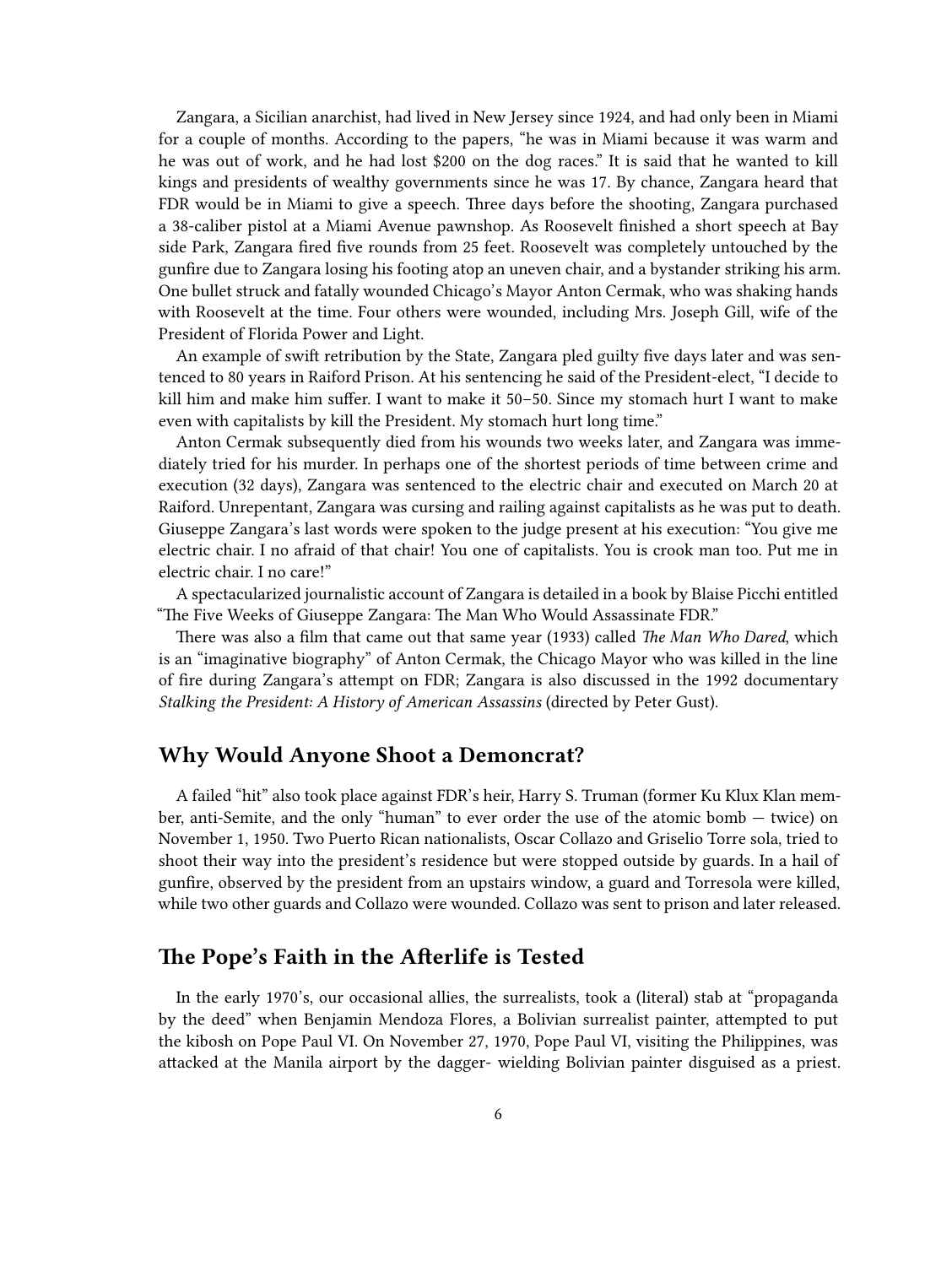Although the Vatican maintained the pontiff was not hurt, it was revealed in 1979, a year after his death, that Pope Paul had, in fact, suffered a serious chest wound. Flores explained his act as being in opposition to hypocrisy and superstition.

## <span id="page-6-0"></span>**Why Settle For Impeachment?**

During the course of researching this special investigative feature it was revealed that 9/11 was not the first time that someone conspired to fly a plane into the White House. One would think the methods of assassinating the U.S. President would be quite varied, but in fact the only proven manner of doing so is the use of a firearm. Not only has no other device or technique ever been successful, but to the best of our knowledge there has only been one other effort — to use aircraft — and it was directed at Richard "Tricky Dick" Nixon.

Sam Byck, an unemployed furniture salesman who hated Nixon and capitalism, and had protested at the White House to impeach him, was the heroic individual who undertook this assignment. The government later claimed that he had a history of mental illness, and was investigated by the Secret Service in 1972 after he threatened President Nixon. On February 22, 1974, Byck, chief orchestrator and sole member of "Operation Pandora's Box," ventured to hi-jack a commercial jetliner from Baltimore-Washington International Airport with the intent of flying it "as best I can" into the White House to assassinate Nixon.

Poor Sam never even made it off the ground though. During the botched action, he killed a security officer in the airport; then after a brief cockpit struggle in which he fatally shot the pilot and copilot, Byck himself was shot twice by the police while still on the ground. Byck then put his gun to his right temple and blew his brains all over the instrument panel.

*[Editors Note: In addition to all these various attempts on the life of the "Commanderin-Chief," eight governors, seven U.S. Senators, nine U.S. Congressmen, eleven mayors, 17 state legislators, and eleven federal-level judges have been violently attacked. No other country with a population of over 50 million has had as high a number of political assassinations or attempted assassinations.]*

"Anarchy, once achieved, makes further bloodshed irrelevant. Away with our explosives,then! Away with our destroyers! They have no place within our better world. But let us raise a toast to all our bombers, all our assassins, most unlovely and unforgivable. Let's drink to their health… then meet with them no more."

— Simon Moon

"My sympathy for the solitary killer ends where tactics begin; but perhaps tactics need scouts driven by individual despair. However that may be, the new revolutionary tactics — which will be based indissolubly on the historical tradition and on the practice, so widespread and so disregarded, of individual realization — will have no place for people who only want to mimic the gestures of Ravachol or Bonnot. But on the other hand these tactics will be condemned to theoretical hibernation if they cannot, by other means, attract collectively the individuals whom isolation and hatred for the collective lie have already won over to the rational decision to kill or to kill themselves. No murderers — and no humanists either! The first accept death, the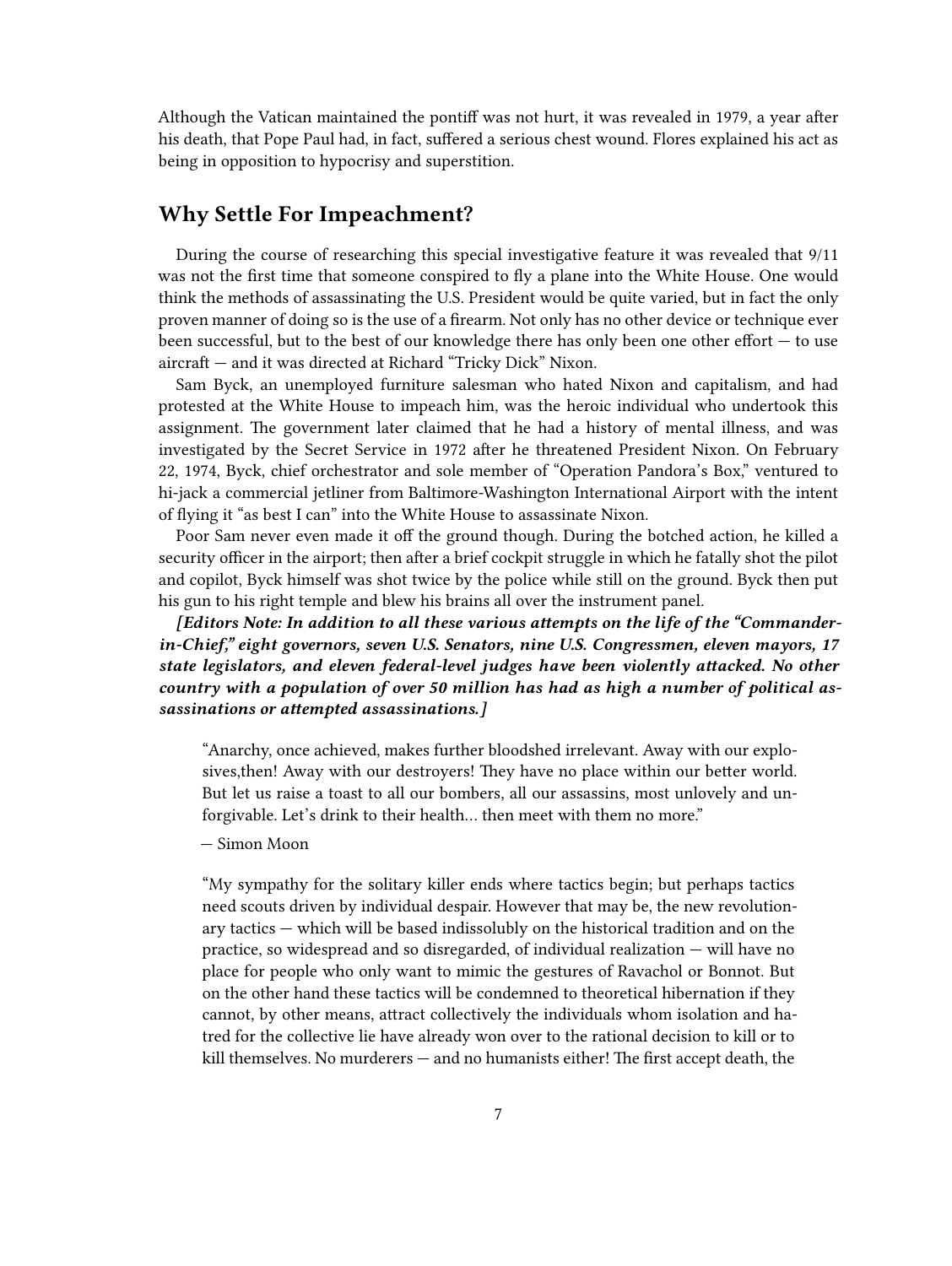second impose it. Let ten men meet who are resolved on the lightning of violence rather than the long agony of survival; from this moment, despair ends and tactics begin"

— Raoul Vaneigem